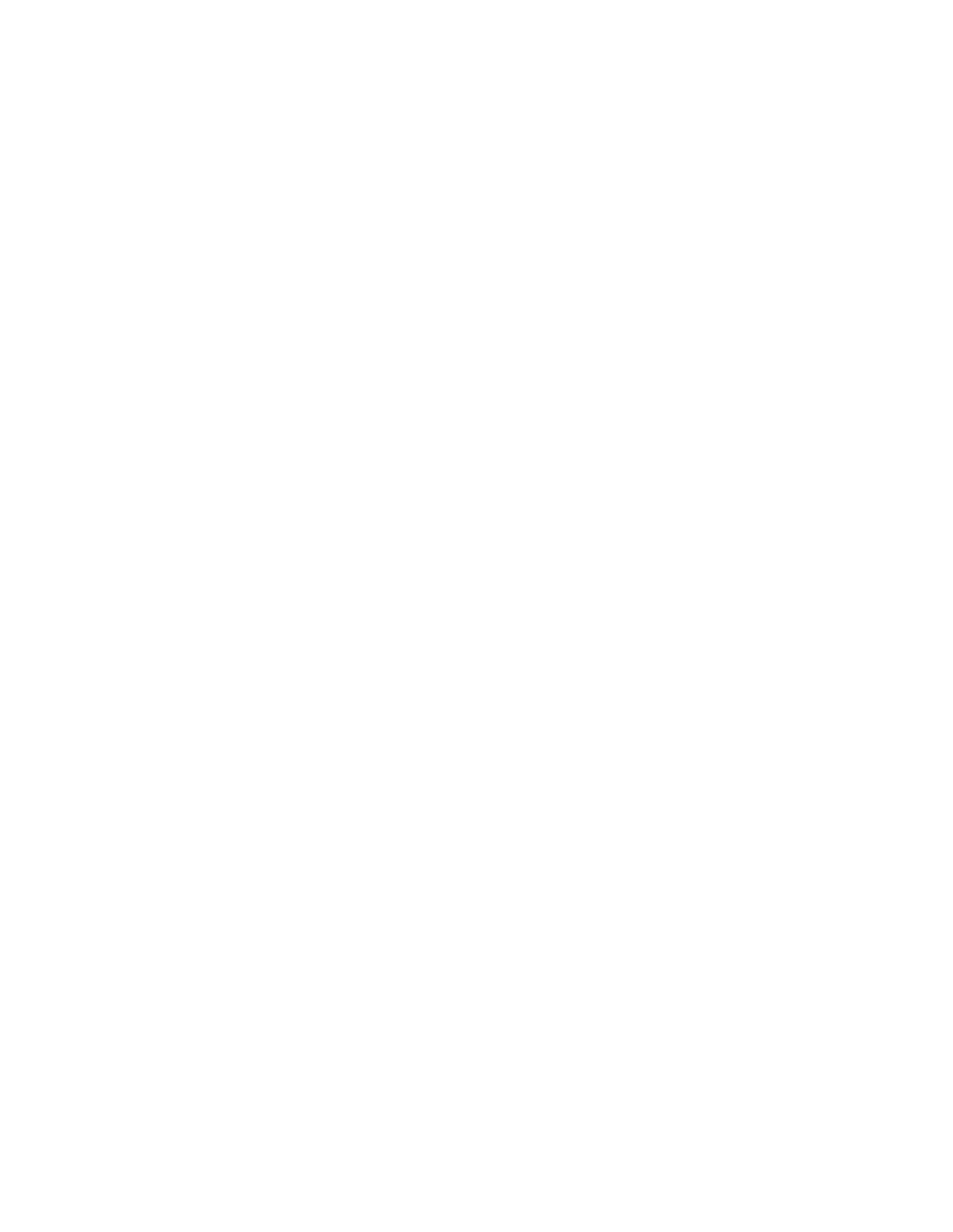## **TABLE OF CONTENTS**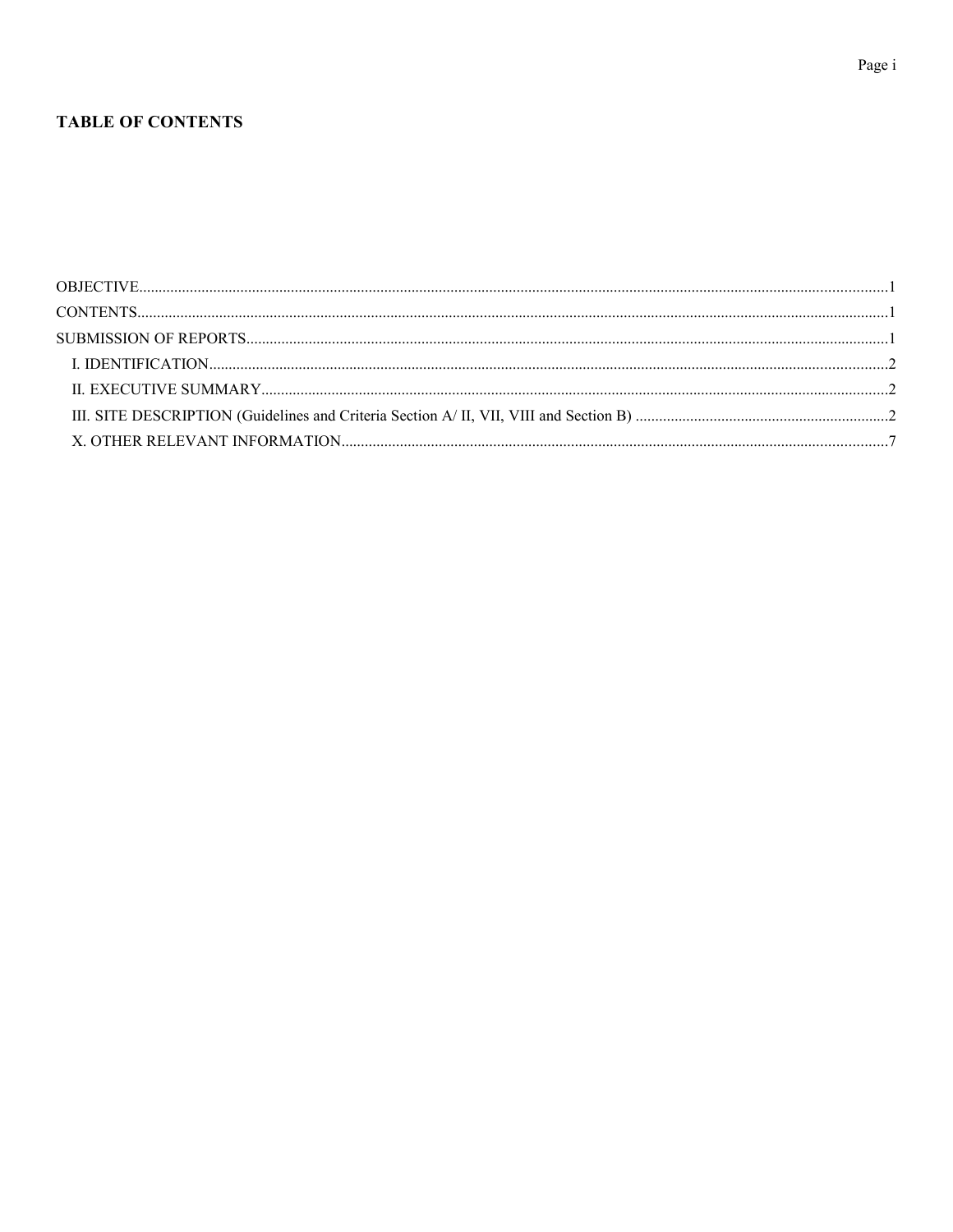## **OBJECTIVE**

- 1. The objective of this Annotated Format is to guide and help SPAW Contracting Parties produce reports of comparable contents as requested under Article 19(2) of the SPAW Protocol, including information necessary for the adequate evaluation of the conformity of the proposed site with the Guidelines and Criteria for the Evaluation of Protected Areas to be Listed under the SPAW Protocol.
- 2. Under Article 19(2) the Parties shall establish a list of protected areas to create a regional network of protected areas and develop a cooperation programme. The purpose of this list is to identify those areas that are of particular importance to the Wider Caribbean Region, that are to be accorded priority for scientific and technical research, and that are to be accorded priority for mutual assistance and to protect the listed areas from activities that would undermine the purposes for which they were listed.

## **CONTENTS**

- 2. The Guidelines and Criteria for the Evaluation of Protected Areas to be Listed under the SPAW Protocol were adopted at the SPAW COP 5 in September 2008. The objective of the report format is to assist the Parties in identifying the necessary information that they must provide according to the Guidelines and Criteria, and to guide their presentation of this information in a way that allows comparisons and compilation.
- 4. The presentation report shall include the following main information on: (I) Identification of the Proposed Protected Area, (II) Executive Summary, (III) Site Description, (IV) Ecological Criteria, (V) Cultural and Socio-Economic Criteria, (VI) Management, (VII) Monitoring and Evaluation, (VIII) Stakeholders, (IX) Implementation Mechanism, (X) Other Relevant Information.

## **SUBMISSION OF REPORTS**

- 5. The reports should be submitted by the Parties to the Secretariat two months prior to the next meeting of the STAC in either English, Spanish or French. The Secretariat may request assistance from the SPAWRAC in applying a standard evaluation process, which may include external review, as appropriate.
- 6. A Dossier should be compiled on A4 (or US letter-sized) paper, with maps and plans annexed. Contracting Parties are also encouraged to submit the full text of the proposal in electronic form.
- 7. The requested annexes should be submitted on paper and, if possible, also in electronic form. They include the following: - Copies of legal texts
	- Copies of planning and management documents
	- Maps as appropriate: administrative boundaries, zoning, land tenure, land use, and distribution of habitats and species, GIS shape files, etc.
	- Existing inventories of flora and fauna species (with Latin names)
	- List of the main publications and copies of the main ones concerning the site, and any relevant information available
	- Copies of photos, slides, videos or other visual materials.

*Note: in order to have coherent and compatible mapping of Protected Areas, special attention should be given to description of the Protected Areas in GIS. Useful guidance could be found in the guidelines adopted under the Ramsar Convention: see:*

http://www.ramsar.org/cda/en/ramsar-documents-guidelines-strategic-framework-and/main/ramsar/1-31- 105%5E20823\_4000\_0*\_\_#*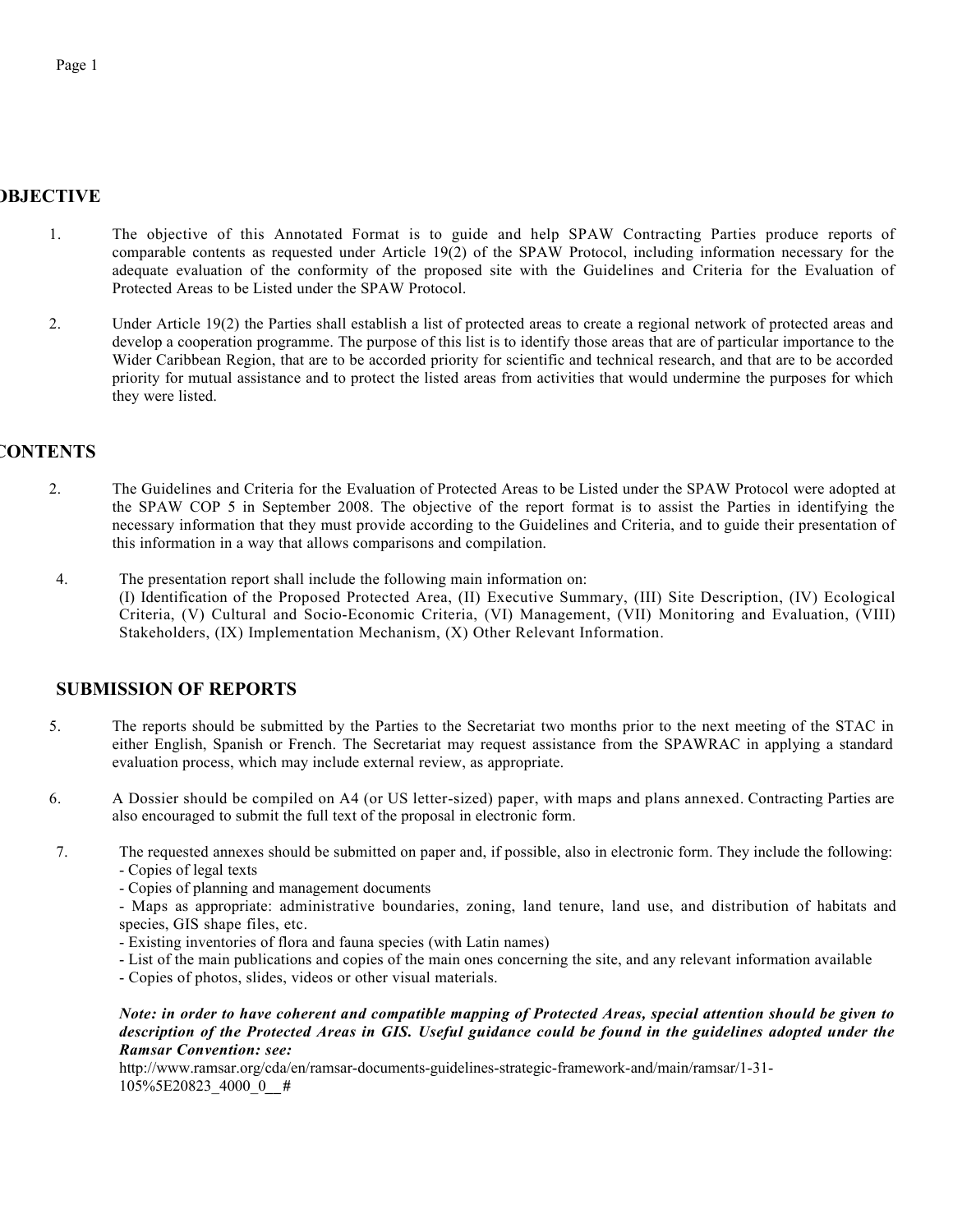- 8. With respect to the Guidelines and Criteria, some fields below are mandatory. They are marked with an asterisk (\*). Parties are invited to provide as well, to the extent possible, information for the additional fields. Correspondence between the information requested and the Guidelines and Criteria are presented.
- 9. Use of annexes and existing documents: for all sections below, if existing documents already present the information that is requested, please attach them to your submission BUT please also provide a brief summary of the most relevant information in the core report.

### **I. IDENTIFICATION**

#### 10. **All fields must be completed.**

\*a - Country:

\*b - Name of the area:

\*c - Administrative region:

\*d - Date of establishment:

\*e - If different, date of legal declaration:

\*f - Geographic location (include a separate annex with a geographical map as stated in the legal declaration of the area), and geographical coordinates  $(X, Y)$  for the central point, WGS84, UTM projection system)<sup>[1](#page-4-0)</sup>:

 $*<sub>g</sub>$  - Size (sq. km):

\*h - Contact address (with the website address if existing):

\*i - Marine ecoregion (according to the Marine Ecoregions of the World classification<sup>[2](#page-4-1)</sup>):

## **II. EXECUTIVE SUMMARY**

- 11. Present briefly the proposed area and its principal characteristics, and specify the objectives that motivated its creation:
- 12. \*Explain why the proposed area should be proposed for inclusion in the SPAW list, and according to you, the Criteria to which Criteria it conforms (Guidelines and Criteria B Paragraph 2):

### **III. SITE DESCRIPTION (Guidelines and Criteria Section A/ II, VII, VIII and Section B)**

13. **The fields in this section are necessary to justify the relevance of the proposed site according to the Criteria. Relevance of the site proposal according to one or several particular criteria should be further developed in Sections IV (ECOLOGICAL CRITERIA) and V (CULTURAL AND SOCIO-ECONOMIC CRITERIA). Parties are encouraged to complete all fields in this section, to the extent possible.**

<span id="page-4-0"></span><sup>&</sup>lt;sup>1</sup> In order to have coherent and compatible mapping of Protected Areas, special attention should be given to description of the Protected Areas in GIS. Useful guidance can be found in the guidelines adopted under the Ramsar Convention: http://www.ramsar.org/cda/en/ramsar-documents-guidelines-strategic-frameworkand/main/ramsar/1-31-105%5E20823\_4000\_0\_#

<span id="page-4-1"></span><sup>2</sup> http:www.nature.org/tncscience/news/news2357.html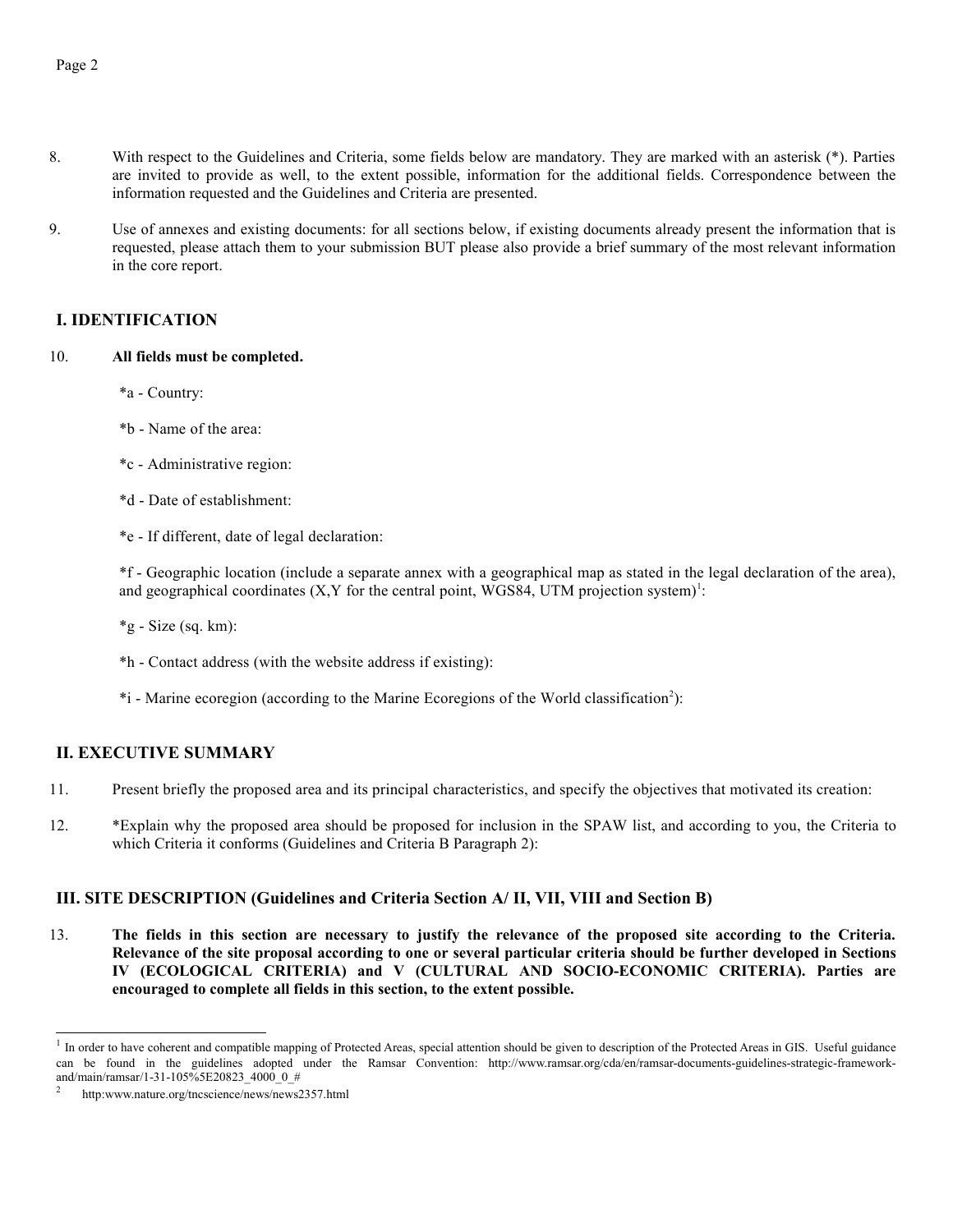### Page 3

- 14. \*a) General features of the site
	- Terrestrial surface under sovereignty, excluding wetlands (sq. km):
	- Wetland surface (ha):
	- Marine surface (sq.km):
- 15. b) Physical features
- 16. Brief description of the main physical characteristics in the area (geology, soil, topography, bathymetry, hydrodynamics, volcanic formations, sand dunes, underwater formations, etc.)
- 17. \*c) Biological features (attach in annex existing inventories of species of flora and fauna with Latin names)
	- Habitats: \*brief description of dominant and particular habitats (marine and terrestrial): \*List here the habitats and ecosystems that are representative and/or of importance for the WCR (i.e. mangroves, coral reefs, etc).
- 18. If possible detail for each habitat/ecosystem the area it covers or, if it is not known with accuracy, provide a rough estimate of the area (using an interval min<surface<max for example)
	- Flora: \*brief description in a few sentences of the main plant assemblages significant or particular in the area: \*Provide also the list of plant species within the site that are:
	- In SPAW Annex I
	- In SPAW Annex III
	- In the IUCN Red List
	- In the national list of protected species
- 19. Where possible, provide an estimate of the population sizes for each species within the lists above.

- Fauna: \*brief description in a few sentences of the main fauna populations and/or those of particular importance present (resident or migratory) in the area:

\*Provide also the list of animal species within the site that are:

- In SPAW Annex II
- In SPAW Annex III
- In the IUCN Red List
- In the national list of protected species
- 20. Where possible, provide an estimate of the population sizes for each species within the lists above.
- 21. d) Human population and current activities
	- Inhabitants inside the area or in the zone of potential direct impact on the protected area (permanent and seasonal number):
	- \*Description of population, current human uses and development:
- 22. e) Other relevant features (such as educational, scientific, research, historical or archaeological features)
- 23. f)\* Impacts and threats affecting the area (both within and around the area)
- 24. The list below is given only as a guide; Parties are free to report on other impacts and threats. Please be precise and, if possible, list which species and/or habitats are more particularly affected by the impacts and threats.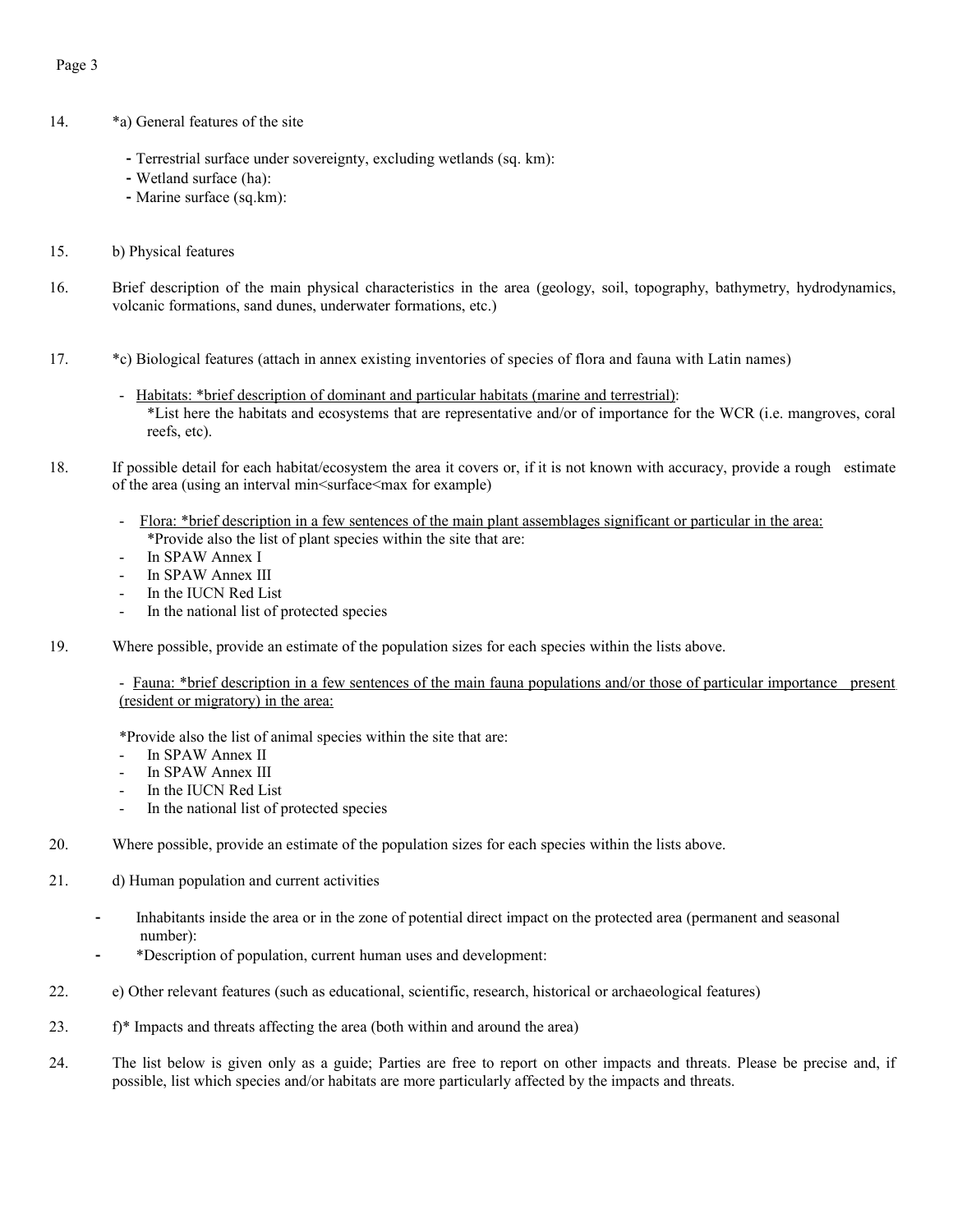- Exploitation of natural resources (fishing, tourism, agriculture, forest products, others..):
	- Pressure linked with increased population and development and, if relevant, outline historic and on-going conflicts:
	- Threats to habitats and species (including, if necessary, a description of possible or existing invasive and/or alien species):
	- Pollution (solid waste, point- and non-point pollution):
	- Other external threats (natural and/or anthropogenic):
- 25. g) Expected or measured trends of the impacts and threats listed above. Please explain, to the extent possible, how the impacts and threats presented in f) are expected to evolve in the short-term and the mid-term.
- 26. h) Information and knowledge available
- 27. Briefly describe what is known of the area and how well it is documented (attach a list of the main publications):

### **IV. ECOLOGICAL CRITERIA (Guidelines and Criteria Section B/ Ecological Criteria)**

- 28. **Nominated areas must conform to at least one of the eight ecological criteria.**
- 29. **Describe how the nominated site satisfies one or more of the following criteria. (Attach in Annex any relevant supporting documents.)**
	- **Representativeness** The area includes physiographic features, populations of species, habitats and ecosystem types or ecological processes that are representative of the country, region or eco-region.
	- **Conservation value** The area contributes to the conservation, including management, of the species, subspecies or populations of flora and fauna present in it, either as permanent residents, or during some life cycle stages, with the objective of preserving them as functioning members of their ecological communities, and preventing them from becoming threatened or endangered, both locally and throughout their range.
	- **Rarity** The area conserves unique or rare species, habitats, or ecosystems. An area or ecosystem is rare if it is among the few of its kind in the country or Wider Caribbean region or has been seriously depleted across its range. The area may contain habitats that occur in a limited area, or rare, endemic, threatened or endangered species that are geographically restricted in their distribution.
	- **Naturalness (Level of disturbance)** The area has to a high degree been protected from or has not been subjected to, human-induced change, and the natural environment is thus relatively free from biophysical disturbance caused by human influence.
	- **Critical habitats** The area contains populations, habitats or ecosystems that are critical to the survival and/or recovery of endangered, threatened or endemic species, or to species listed in Annex I, II or III of the Protocol.
	- **Diversity** The area contains the variety or richness of species, communities, ecosystems, landscapes, seascapes and genetic diversity necessary for its long-term viability and integrity. This criterion is especially applicable where the area provides habitat for endangered, threatened, endemic and/or migratory species, and species listed in the Annexes to the Protocol.
	- **Connectivity/coherence** -The area is adjacent to or ecologically connected to another protected area, or is within an ecological or biological corridor, and thus contributes to maintaining the ecological integrity of the Wider Caribbean region. This can apply for Protected Areas within one country or which transcend political boundaries.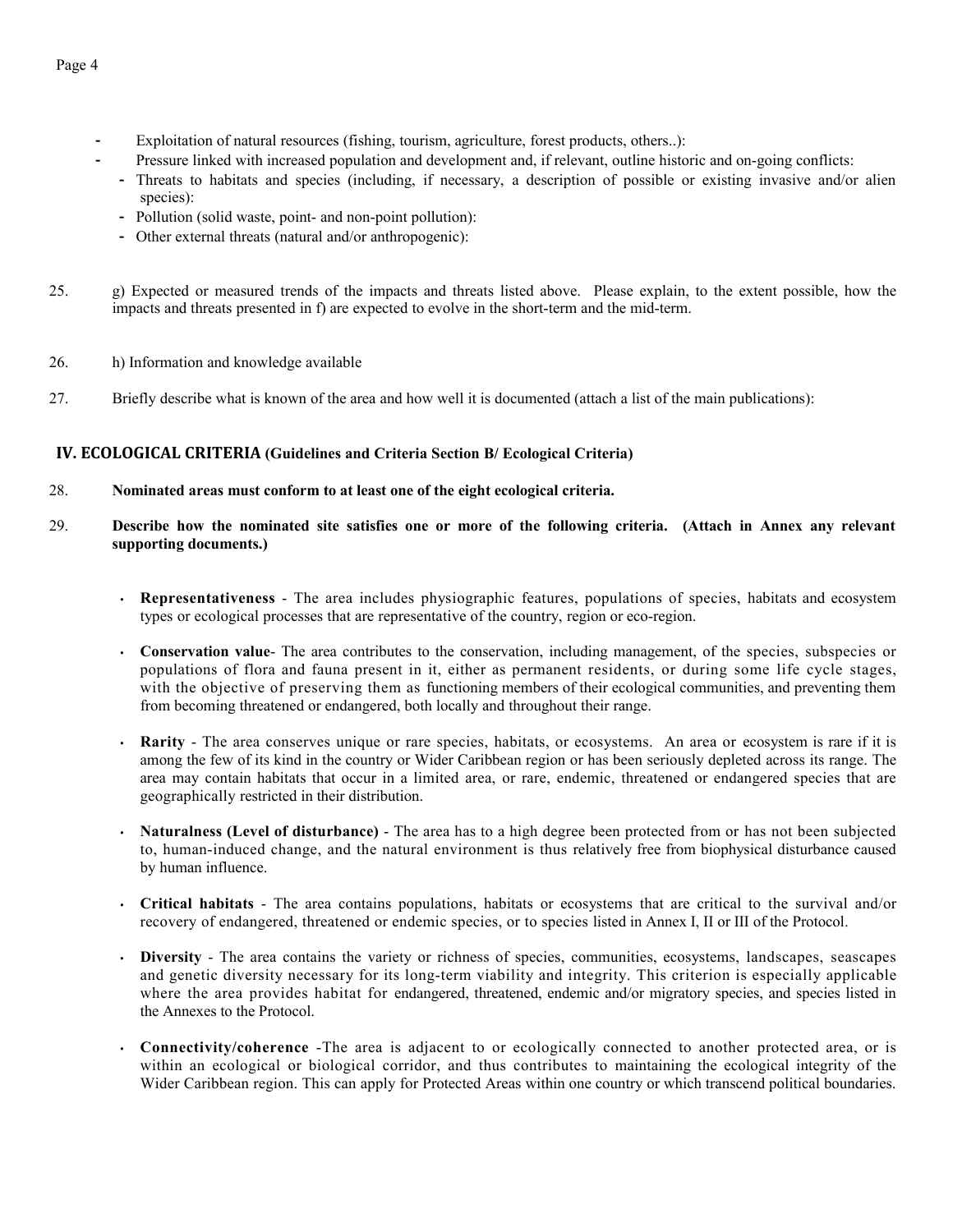• **Resilience** - The area contains biological components (habitats, species, populations) that have demonstrated the ability to recover from disturbances in a reasonable timeframe; or are naturally resistant to threats, such as climate change; and the protection of such areas enhances the recovery of damaged ecosystems elsewhere in the eco-region by providing a source of larvae and juveniles.

#### **V. CULTURAL AND SOCIO-ECONOMIC CRITERIA (Guidelines and Criteria Section B / Cultural and Socio-Economic Criteria)**

- 30. **Nominated Areas must conform, where applicable, to at least one of the three Cultural and Socio-Economic Criteria. If applicable, describe how the nominated site satisfies one or more of the following three Criteria (Attach in Annex any specific and relevant documents in support of these criteria):**
	- **Productivity** The protected area helps conserve, maintain or restore natural processes that contribute to increasing the abundance of natural resources used by humans, and consequently contribute to regional sustainable development.
	- **Cultural and traditional use** The protected area has a special value in a regional context for the conservation, maintenance or restoration of the productivity and biological integrity of natural resources that provide for sustainable traditional or cultural activities, such as those of indigenous communities.
	- **Socio-economic benefits** The protected area has special value in a regional context for the conservation, maintenance or restoration of the productivity and biological integrity of natural resources that provide for economic or social benefits of user groups such as subsistence fishermen and rural communities, or economic sectors such as tourism.

#### **VI. MANAGEMENT (Guidelines and Criteria Section C/I)**

- 31. **The protected area must be subject to a legal management framework, guaranteeing its effective long-term protection. The management framework of the nominated site must be adequate to achieve its biophysical and socio-economic objectives. With this purpose in mind, describe the following management aspects.**
	- a) \*Legal and policy framework (international, national, regional, and local level; attach in Annex a copy of original texts, and indicate, is possible, the IUCN status):
	- b) Management structure, authority;
	- c) \*Functional management body (with the authority and means to implement the framework);
	- d) \*Objectives (clarify whether prioritized or of equal importance);
	- e) \*Brief description of management plan (attach in Annex a copy of the plan);
	- f) Clarify if some species/habitats listed in section III/c are the subject of more management/recovery/protection measures than others;
	- g) Describe how the protected area is integrated within the country's larger planning framework (if applicable);
	- h) Zoning, if applicable, and the basic regulations applied to the zones (attach in Annex a copy of the zoning map);
	- i) \* Enforcement measures and policies;
	- j) \* International status and dates of designation (e.g. Biosphere Reserve, Ramsar Site, Significant Bird Area, etc.);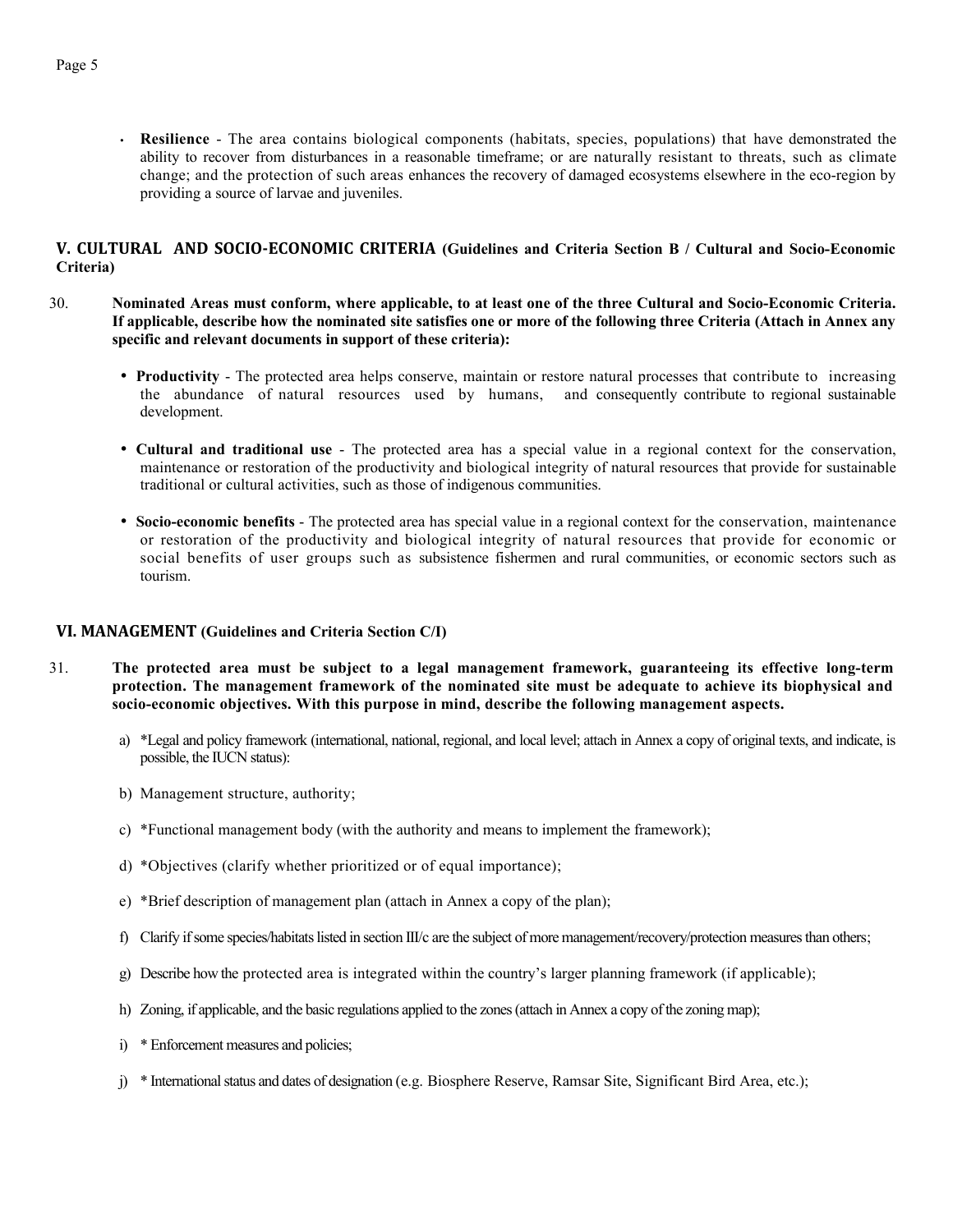- k) The site's contribution to local sustainable development measures or related plans;
- l) Available management resources for the area
	- -Human resources (total number, with details: staff, volunteers, partners):
	- -Physical resources (equipment, infrastructure):
	- -Financial resources and sources of funding (present and additional or expected in the future, and give annual budget)
- 32. \*Conclusion: Describe how the management framework outlined above is adequate to achieve the ecological and socio-economic objectives that were established for the site (**Guidelines and Criteria Section C/V)**.

### **VII. MONITORING AND EVALUATION (Guidelines and Criteria Section C/II)**

#### 33. **The protected area must include appropriate indicators and programmes to measure management effectiveness and conservation success.**

- 34. \*In general, describe how the nominated site addresses monitoring and evaluation:
- 35. \*What indicators are used to evaluate management effectiveness and conservation success. In particular, what indicators are used to evaluate the impact of conservation measures on the status of species populations, habitats and ecological processes, within the protected area and its surroundings:
- 36. What indicators are used to evaluate the impact of the management plan on the local communities:

#### **VIII. STAKEHOLDERS (Guidelines and Criteria Section C/III)**

- 37. **The local communities and the relevant stakeholders (institutions, public, decision-makers, economic sectors, scientific community, users, volunteers, etc.) should be involved in the planning and management of the protected area through inclusive and participatory processes, as appropriate. These processes should include institutional arrangements for the effective participation and empowerment of stakeholders and local communities.**
- 38. **\*Describe how the nominated site involves stakeholders and local communities in designation and management, and specify specific coordination measures or mechanisms currently in place.**

#### 39. **You may use the list below if appropriate**

- -Institutions' involvement:
- -Public involvement:
- -Decision-makers involvement:
- -Economic-sectors involvement:
- -Scientific community involvement:
- -Local communities involvement:
- -Others:
- -Coordination measures between stakeholders:

#### **IX. IMPLEMENTATION MECHANISM (Guidelines and Criteria Section C/IV)**

40. **With regard to the characteristics specific to each area, the management framework should include measures and provisions to achieve the goals and objectives, and address specific threats for that particular area.**